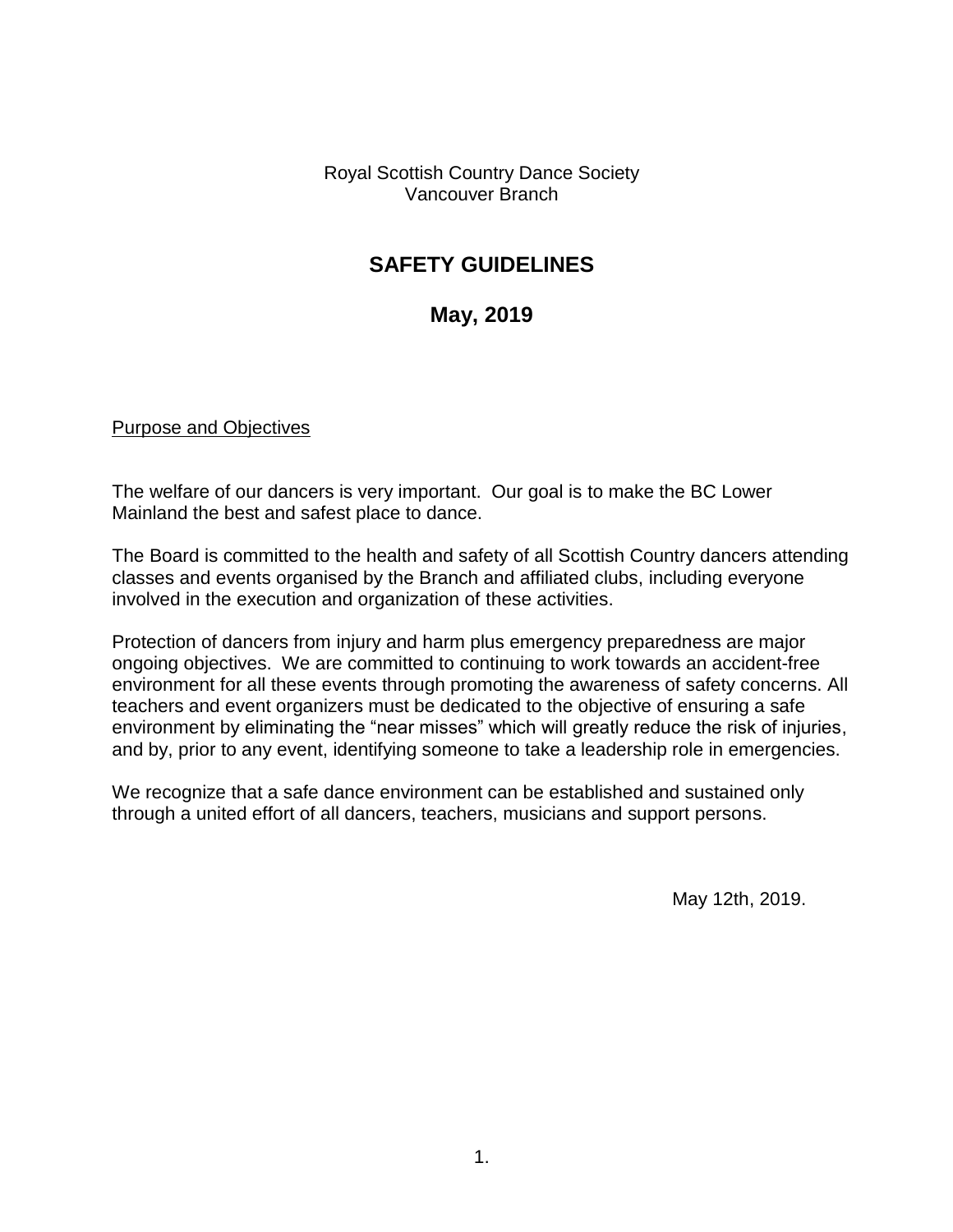### **Responsibilities**

### *Event Safety Coordinator*

The Committee, or individuals, running Branch events, shall appoint an Event Safety Coordinator for that event. Events include meetings, classes, workshops, dances, balls, etc.

### **Procedures**

# *Event Checklist*

Before each branch event, the Event Safety Coordinator shall consult an Event Safety Checklist; in conjunction with the Safety Briefing Announcement (see the Branch web site - About Us - Branch Documents). A sample checklist is attached for information.

# *First Aid Kit*

There are 2 first aid kits maintained by the Branch. The minimum of a WorkSafe "Basic" first aid kit is recommended:

- 12 14cm x19cm wound cleansing towelettes, individually packaged
- 30 hand cleansing towelettes, individually packaged
- 50 sterile adhesive dressings, assorted sizes, individually packaged
- 6 10cm x 10cm sterile gauze dressings, individually packaged
- 2 10cm x 16.5cm sterile pressure dressings with crepe ties
- 2 20cm x 25cm sterile abdominal dressings, individually packaged
- 4 cotton triangular bandages, minimum length of base 1.25m
- 2 safety pins
- 1 14cm stainless steel bandage scissors or universal scissors
- 1 11.5cm stainless steel sliver forceps
- 6 cotton tip applicators
- 1 2.5cm x 4.5m roll of adhesive tape
- 1 7.5cm x 4.5m crepe roller bandage
- 1 pocket mask with a one-way valve and oxygen outlet
- 6 pairs of medical gloves (preferably non-latex)
- 1 instruction card for entry in the first aid records
- 1 bottle of Hydrogen Peroxide.

In addition, it is recommended that blankets, flashlights, instant ice packs, wet sponge pads, and dance floor anti-slip compound be available.

The first aid kits and flashlight batteries should be checked at least once a year, by the Equipment Coordinator.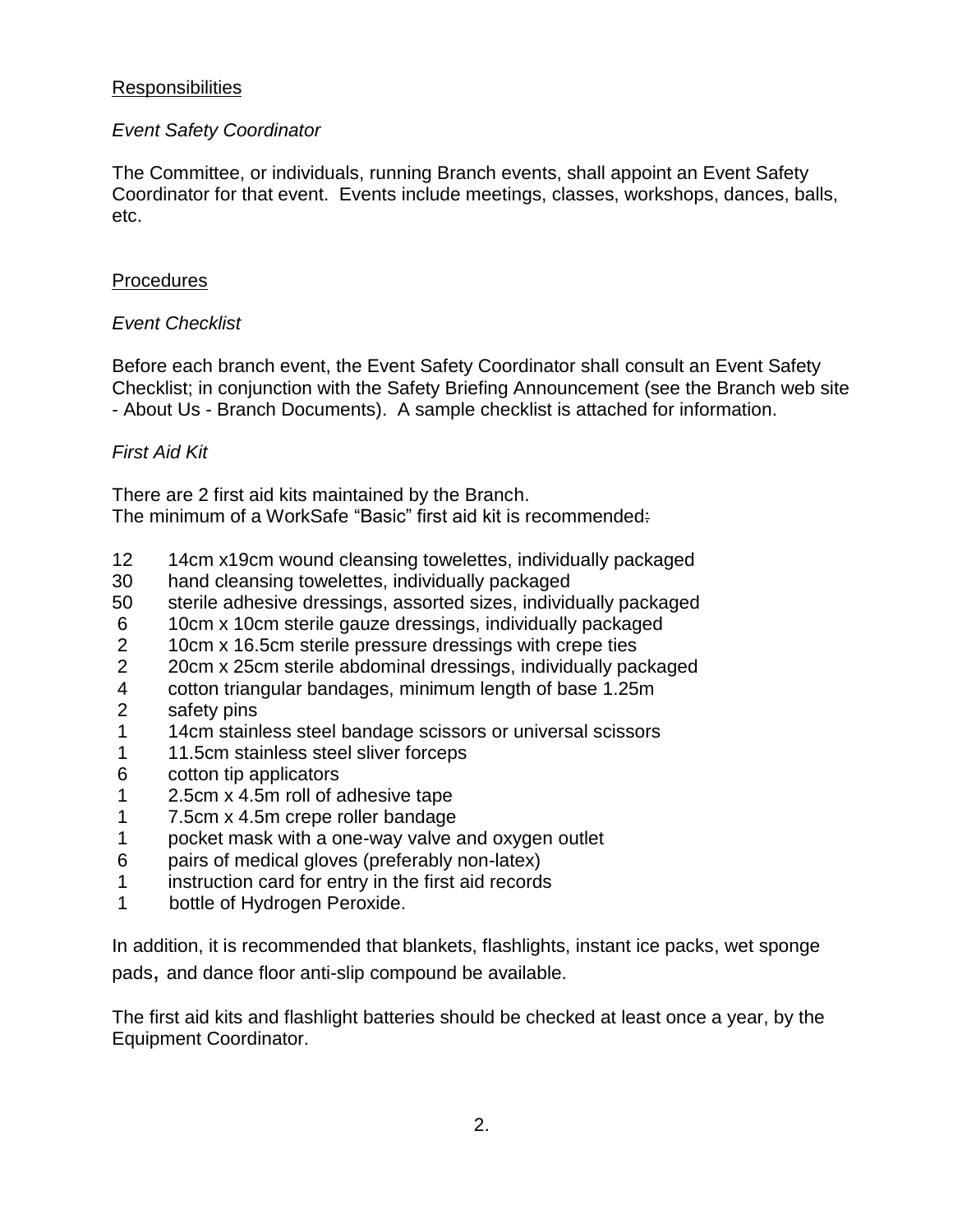# *AED's*

There are two (2) AED's available. One is mounted on the wall between two doors to the Ballroom, across from the cloakrooms. The other is located in the Caretaker's office.

### *Classes*

It is recommended that a Safety briefing be given at the beginning of each term of classes, and that a copy of the Safety Guidelines be available at all times.

# *Ladder Safety*

Due to WorkSafe restrictions, it is unlikely that Vancouver Branch members would be allowed to use ladders without the supervision of the staff for the facility being used.

- Only use those willing and comfortable with climbing ladders
- Only use ladders without damage
- Set ladders at a proper 1:4 angle
- Properly engage the extension retaining device
- Ensure that the bottom pads are set correctly parallel to the floor
- Employ a spotter to stand at the base of the ladder
- Use the 3 point climbing technique
- Avoid reaching out excessively to hang items

#### *Safety Announcement*

At each Branch event, the Event Safety Coordinator shall make a safety announcement covering all of the pertinent items covered in the check list - see Event Safety Briefing.

### *Emergency Response*

In the event of an emergency, the Event Safety Coordinator shall take control and, where appropriate, ensure that

- Ambulance, fire and/or police authorities are contacted immediately
- The immediate area is safe
- First aid is administered immediately
- The area is cleared
- The facility is evacuated
- Fire suppression is initiated

### *Incident Report*

In the event of an accident, injury or emergency incident, the Event Safety Coordinator shall submit a brief report to the Board, who shall review this report and, if appropriate, offer recommendations to prevent a reoccurrence.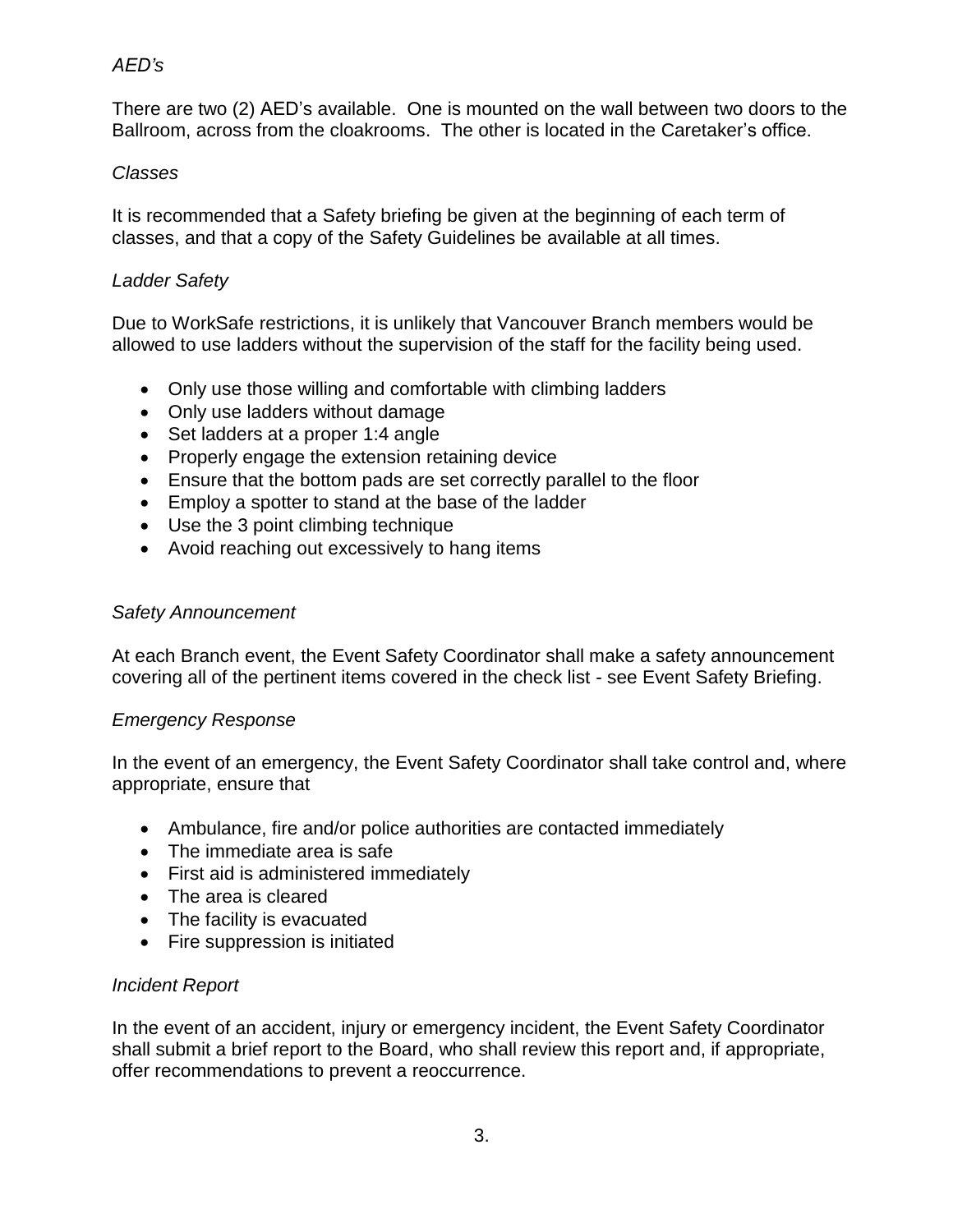# SAMPLE SAFETY CHECKLIST For Scottish Cultural Centre.

| Event                                                                                             |
|---------------------------------------------------------------------------------------------------|
|                                                                                                   |
|                                                                                                   |
|                                                                                                   |
|                                                                                                   |
| <b>Emergency Preparedness</b>                                                                     |
| Location of Exits: See Safety Briefing                                                            |
| Location of Assembly area: See Safety Briefing                                                    |
| Location of Fire Extinguishers: See Safety Briefing                                               |
| Location of Internal fire alarms: See Safety Briefing                                             |
| Location of first aid kit: Kept in downstairs hall cupboard. Should be in the room during events. |
| Location of external automated defibrillator: See Safety Briefing                                 |
| Location of emergency lighting: In halls and stairwells                                           |
| Location of emergency flashlight: The caretaker has one and so does the Branch                    |
| Location of emergency telephone: In the Caretaker's offices                                       |
| Emergency telephone number: 911                                                                   |
|                                                                                                   |
|                                                                                                   |
| <b>Facility Preparation</b>                                                                       |
| All emergency preparedness equipment listed above checked: _____________________                  |
|                                                                                                   |
|                                                                                                   |
|                                                                                                   |
| Fire exits unlocked and in working order:<br><u>Fire exits unlocked and in working order:</u>     |